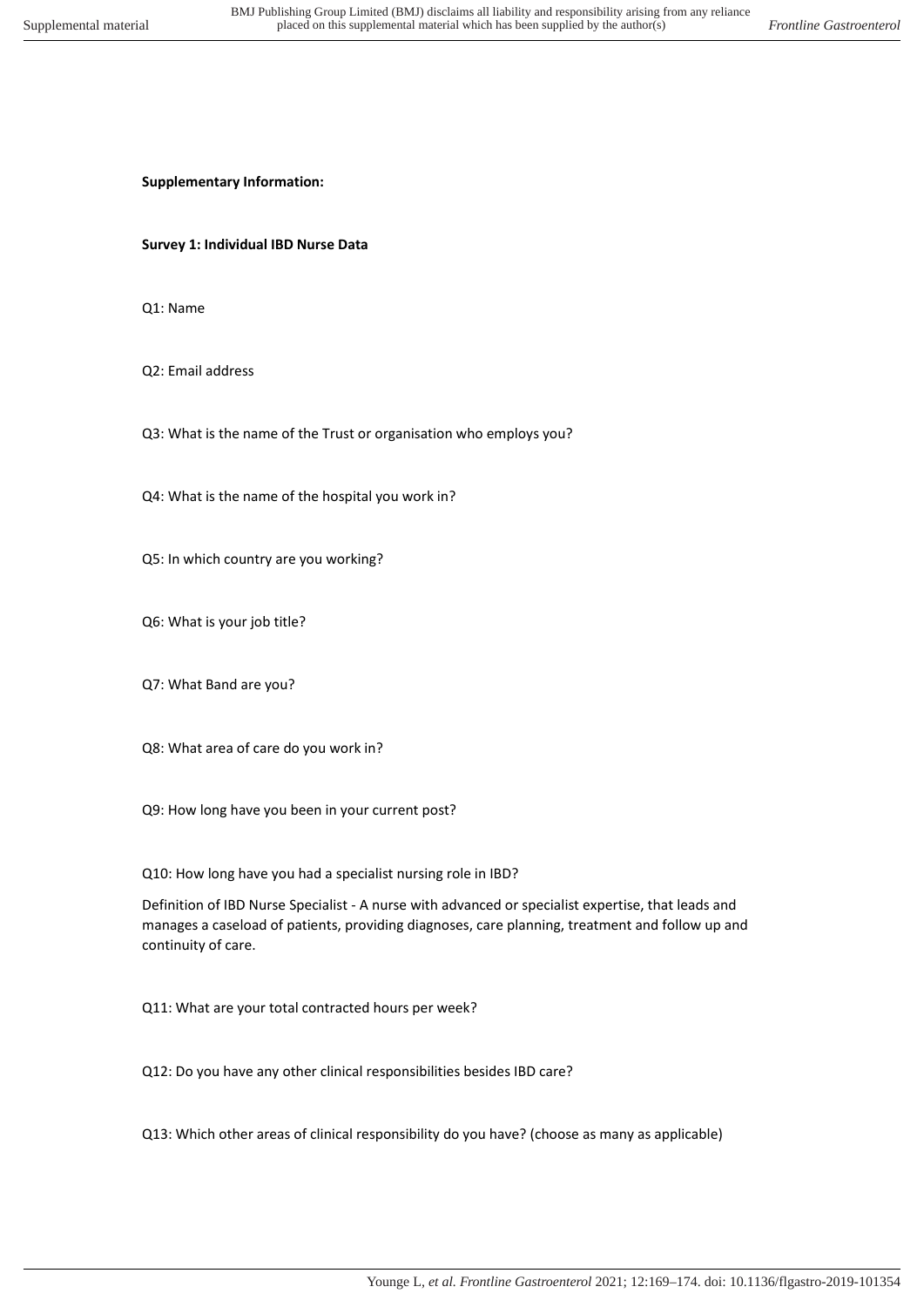Q14: Approximately, what percentage of your working time is spent in clinical IBD nursing care?

Q15: Your qualifications

Q16: Does your role include answering a telephone / email advice line?

Q17: Have you had any formal training on managing advice lines?

Q18: On a scale of 1-10 (1=not stressful, 10=extremely stressful) how stressful do you find managing the advice line?

Q19: Do you receive nursing clinical supervision (time with a skilled supervisor to reflect on the care you give)

Q20: In your absence, is the advice line suspended?

Q21: Do you regularly sign post your patients (whether newly diagnosed or not) to information supplied by Crohn's and Colitis UK?

Q22: Do you order free patient packs from the Crohn's and Colitis UK's online information ordering system?

Q23: Do you currently take up Crohn's and Colitis UK's offer for free membership to all IBD nurse specialists?

Q24: Do you attend an IBD network regional nursing group?

Q25: If yes, which one?

Q26: If no, would you like to know about your nearest regional group?

Q27: Are you a member of the RCN?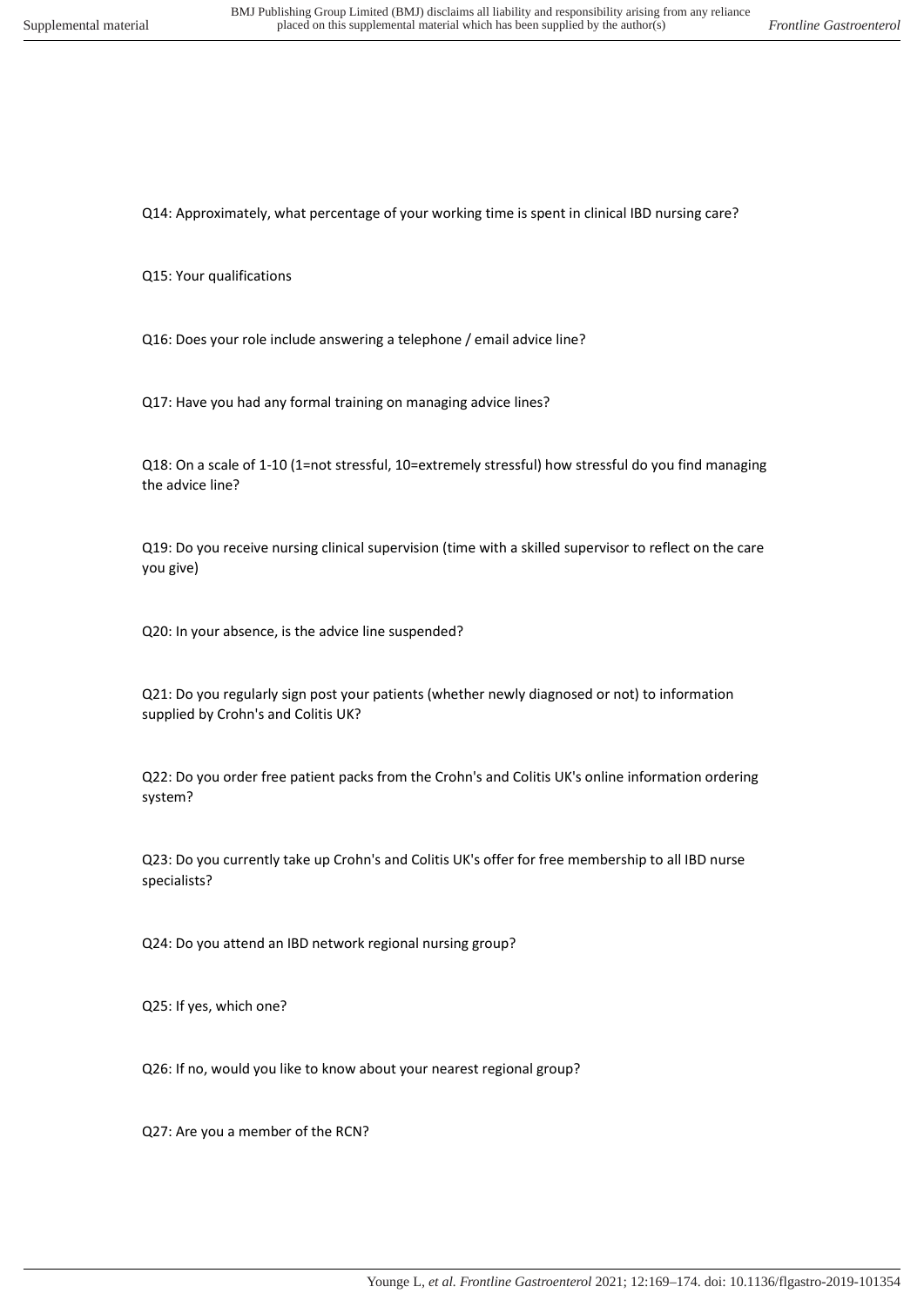Q28: Are you a member of the RCN Gastrointestinal Forum

Q29: Do you follow the RCN Facebook pages?

**Survey 2: IBD Nursing Services Survey** 

Q1: Name

Q2: Email

Q3: What is the name of the Trust or organisation where your service is based.

Q4: Where is your IBD nursing service based? (if over several sites, please select more than one)

Q5: What population does your service serve? (this information can be obtained from your general manager, JAG visits to endoscopy, or lead clinician)

Q6: Across how many sites do your team provide services?

Q7: How many whole time equivalent specialist nurses are employed to deliver the IBD nursing service. Definition of IBD Nurse Specialist. A nurse with advanced or specialist expertise, that leads and manages a caseload of patients, providing diagnoses, care planning, treatment and follow up and continuity of care.(This does not include nurses who solely administer biologic therapies).

Q8: Over that last 2 years, has the establishment (number of funded posts) in your IBD specialist nursing service changed?

Q9: If the establishment has increased, how many extra nursing posts have been funded?

Q10: If your establishment increased, did support from Isobel Mason or the Crohn's and Colitis UK Nurses Campaign help?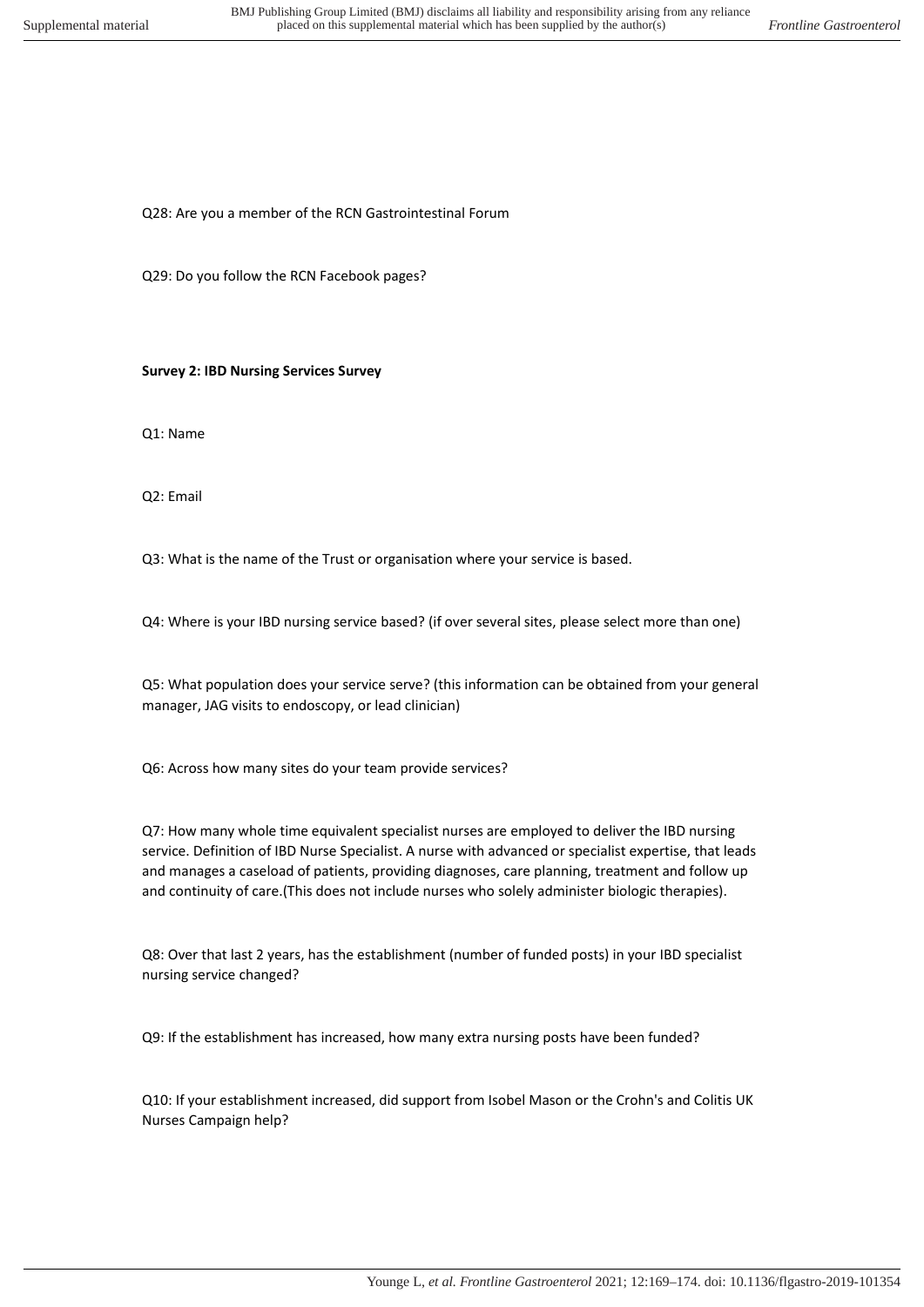Q11: If the establishment has increased, would you be willing to share any successful job descriptions / business cases with other IBD services?

Q12: If the establishment has decreased, how many posts are no longer funded?

Q13: Are you aware of the new caseload recommendations for IBD nurse specialist numbers (2.5 wte per 250,00 population or max 500 patients per nurse)

Q14: Do you currently have a business case for more nursing posts under development?

Q15: Would you like more support to develop a business case?

Q16: Do you currently have any vacancies for IBD specialist nursing posts?

Q17: Does your service have a patient panel?

Q18: How long has the IBD patient panel been in existence?

Q19: Who leads the patient panel?

Q20: Does your nursing service have identified administrative support?

Q21: If you have administrative support, how has the resource changed in the past 2 years?

Q22: What is your nurse specialist service role in Biologics pathways. (select as many as apply)?

Q23: Approximately, how many patients do you have on infliximab?

Q24: Approximately, how many patients do you have on Adalimumab?

Q25: Approximately, how many patients do you have on Vedolizumab?